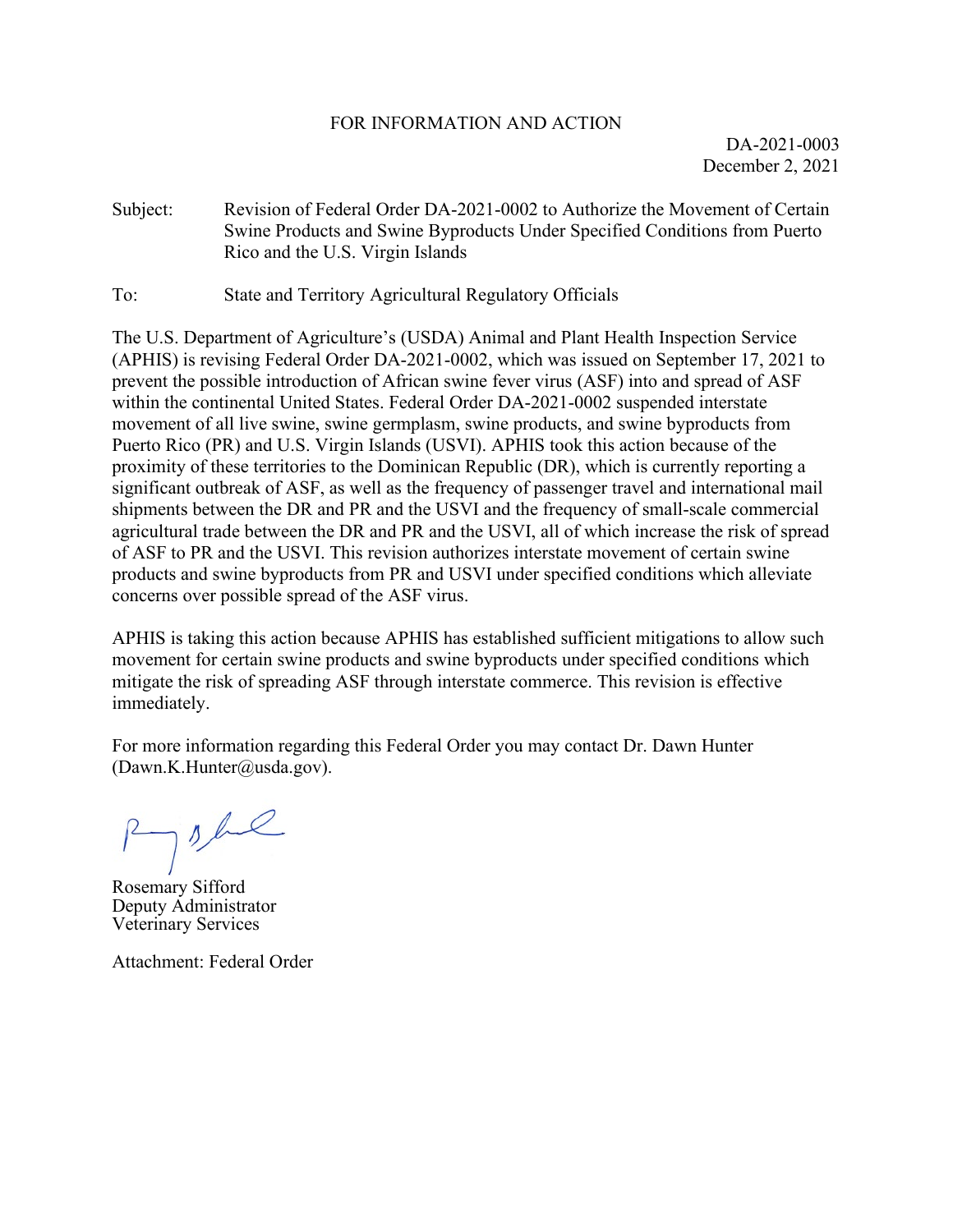## FEDERAL ORDER

Revision of Federal Order DA-2021-0002 to Authorize the Movement of Certain Swine Products and Swine Byproducts Under Specified Conditions from Puerto Rico and the U.S. Virgin Islands

## DA-2021-0003 December 2, 2021

The Animal and Plant Health Inspection Service (APHIS), United States Department of Agriculture (USDA), is issuing this Federal Order to revise Federal Order DA-2021-0002, which was issued on September 17, 2021 to prevent the possible introduction of African swine fever virus (ASF) into the continental United States. The Order suspended interstate movement of all live swine, swine germplasm, swine products, and swine byproducts from Puerto Rico (PR) and U.S. Virgin Islands (USVI). APHIS took this action because of the proximity of these territories to the Dominican Republic (DR), which is currently reporting a significant outbreak of ASF, as well as the frequency of passenger travel and international mail shipments between the DR and PR and the USVI and the frequency of small-scale commercial agricultural trade between the DR and PR and the USVI, all of which increase the risk of spread of ASF to PR and the USVI. This revision authorizes interstate movement for certain swine products and swine byproducts from PR and the USVI under specified conditions which alleviate concerns over possible spread of the ASF virus.

This Federal Order is issued in accordance with the regulatory authority provided by the Animal Health Protection Act, as amended, 7 U.S.C. § 8301 *et seq.* Section 8305 authorizes the Secretary of Agriculture to prohibit or restrict the movement in interstate commerce of any animal, article, or means of conveyance if the Secretary determines that the prohibition or restriction is necessary to prevent the introduction of any pest or disease of livestock into the United States or the dissemination of any pest or disease of livestock within the United States.

The September 17, 2021, Federal Order suspended the interstate movement of all live swine, swine germplasm, swine products, and swine byproducts from PR and the USVI. Since that time, APHIS has reviewed mitigations modeled in title 9, *Code of Federal Regulations* (9 CFR) part 94 for imported processed swine products and byproducts from ASF-affected regions. These existing mitigations address the ASF risk associated with trade of certain swine products without adversely affecting trade. In considering mitigation options, APHIS considered time/temperature processes which render the ASF virus harmless and the authority and capacity of APHIS to issue transport permits. Accordingly, effective immediately, this revision to Federal Order DA-2021- 0002 will allow the interstate movement of certain swine products and swine byproducts, from PR and the USVI under the following specified conditions.

Movement of live swine and swine germplasm remain suspended.

Processed swine products and byproducts from PR and the USVI as cargo must:

• Be accompanied by a VS transport permit and/or supporting documentation or both confirming that the products were treated according to APHIS requirements below: